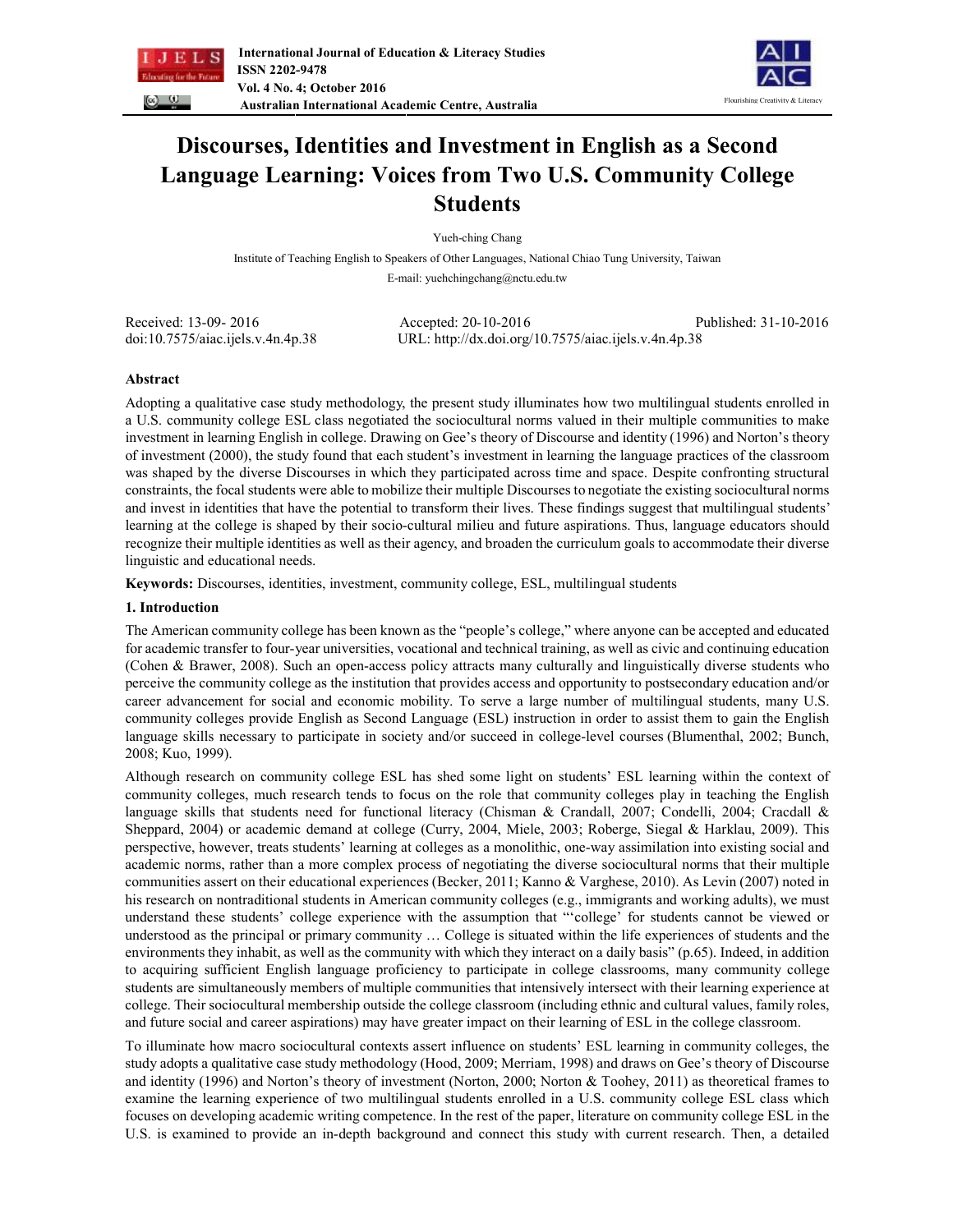explanation of the theoretical frames and the methodological procedures allows us to interpret the data from a perspective which generates a more contextual understanding of the focal students' ESL learning experience. The findings portray how each of the focal students, drawing from their agency and personal aspirations, negotiated the Discourses (i.e., the sociocultural norms) valued in the multiple communities they participate in to make investment in learning English writing in the community college ESL classroom. Finally, in light of the two focal students' ESL learning experiences, I discuss the implications they have on understanding multilingual students' ESL learning process as well as ESL curriculum planning.

# **2. Community College ESL in the U.S.**

In response to the growing body of non-English speaking students in the U.S. higher education, most community colleges provide ESL instruction in order to assist culturally and linguistically diverse students gain the English language skills necessary to participate in society and/or succeed in college-level courses<sup>i</sup> (Blumenthal, 2002; Bunch, 2008; Kuo, 1999). Although students enrolling in community college ESL courses are extremely diverse in their ethnic, cultural, and linguistic backgrounds, they tend to belong to one of the four broadly defined populations: (a) generation 1.5 students who have completed most of their schooling in the United States, yet are still struggling to reach English language competency in college-level academic work, (b) recent immigrants who have recently arrived in the U.S., (c) international students who are in the U.S. on student visa, and (d) long-term adult immigrants who are pursuing a career objective for which they need advanced English language skills (Blumenthal, 2002; Bunch, 2008).

To understand the ESL learning experience of such a diverse student population, research in college-level second language (L2) writing has contributed to illuminating their process of acquiring academic language skills and socializing into certain academic genres (see Cheng, 2008; Hyland, 2007; Leki, 2007; Roberge, Siegal, & Harklau, 2009; Zamel, 1995). Nevertheless, much research on multilingual students' L2 writing practices tends to draw an arbitrary line between the college writing classroom and the macro context the students are situated in, assuming students' process of learning to write as socializing into existing social and academic norms (Kanno & Varghese, 2010; Matsuda, 2006). Not until lately have several L2 writing scholars shifted their attention to the broader social norms and institutional ideologies that may shape L2 writing practices (see Liu & Tannacito, 2013; Matsuda, 2006; Matsuda, Ortmeier-Hopper & You, 2006). For instance, Matsuda (2006) challenged the English monolingual ideology circulated in U.S. higher education for it dismisses the knowledge brought into the writing classroom by multilingual students. Liu and Tannacito (2013) illuminated how certain forms of racial and language ideologies (e.g., white prestige ideology) affected two multilingual students' learning of academic English writing in a college classroom.

Meanwhile, educational researchers have also contributed to illuminating the impact of the macro sociocultural context on students' ESL learning and educational experience in community colleges (see Becker, 2011; Harklau, 2000; Kanno & Varghese, 2010; Razfar & Simon, 2011). For example, in a case study of three immigrant students' transitions from high school to community college, Harklau (2000) found that community college ESL programs tend to assume that all multilingual students are cultural novices in need of socialization into U.S. college norms. Such an institutional ideology was dissonant with the experiences of some students and had a debilitating effect on their ESL learning in community college. Kanno and Varghese (2010) examined the challenges that first-generation immigrant students, including community college students, face in accessing four-year colleges. Their findings suggest that what inhibits these students' participation in 4-year college education is not simply their limited English proficiency, but also the structural and economic constraints unique to this population. Drawing on interview data from 17 adult students moving from noncredit to credit ESL programs in community colleges, Becker (2011) identified the impeding factors in the students' personal lives that interfered with their ESL learning experience in community colleges.

Even though findings from the aforementioned studies have shown that the macro social, cultural, and political context may affect the multilingual students' ESL learning in college, more studies are needed to illuminate how multilingual students negotiate diverse, and sometimes conflicting, sociocultural norms that the broader contexts assert on their learning experiences in the college ESL classroom. As Becker (2011) notes, in understanding students' learning of ESL at community colleges, the "biggest challenge was their shifting sense of who they were, where they fit in their new cultural milieu, and with which social groups to associate—and from which groups to distance themselves" (p.21). Razfar and Simon (2011) also called for future research that portrays students' educational experience in community college ESL classrooms, taking into consideration how the students' life worlds outside the college classroom affect their college experiences. Situated in the macro sociocultural contexts of two multilingual students enrolling in a U.S. community college, the present study aims to illuminate how the students negotiated the sociocultural norms of their community college ESL classroom while participating in their communities outside the college.

#### **3. Theoretical Framework: Discourse, Identity and Investment**

Gee's (1996) notion of Discourse and identity and Norton's notion of investment (Norton, 2000; Norton & Toohey, 2011) form the theoretical lens of the study. Grounded on a poststructuralist perspective on language, identity, and L2 learning (Pavlenko, 2002), these theoretical frames afford us to contextually examine students' schooling experience as a complex and dynamic process, including power relations among people, institutions, social identities, and individual agency.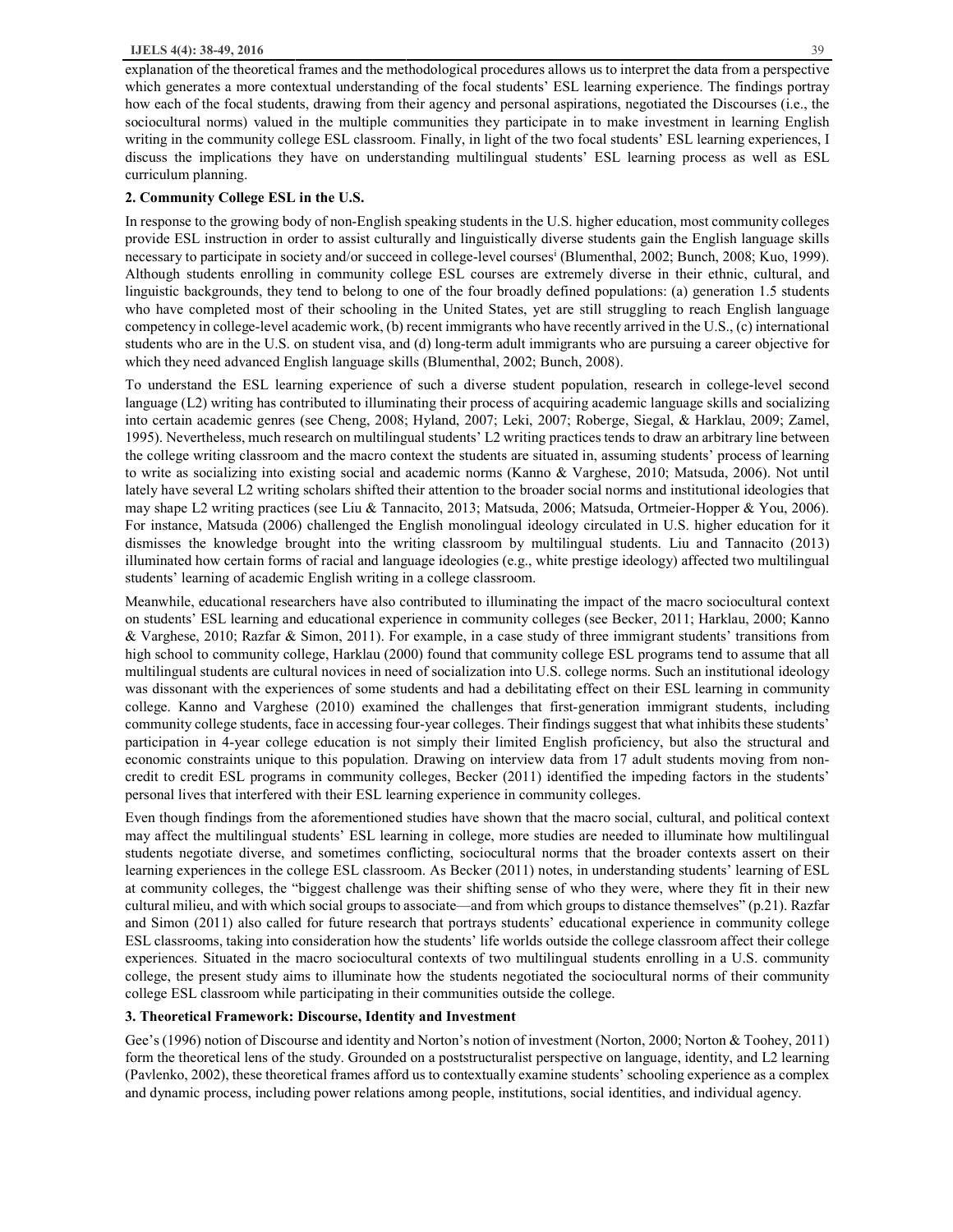### *3.1 Discourses and Identity*

Extending conventional notions of discourse as language in use, Gee (1996) conceptualizes one's language use as mediating different socially and historically situated identities. His notion of *big D Discourse* embodies language and other dispositions that signal one's sociocultural membership, defined as:

a socially accepted association among ways of using language, other symbolic expressions, and 'artifacts', of thinking, feeling, believing, valuing, and acting that can be used to identify oneself as a member of a socially meaningful group or 'social network', or to signal (that one is playing) a socially meaningful 'role' (1996, p. 131)

In other words, a Discourse is a combination of material and expressive resources which acts as an "identity kit" (2001, p.526). One's identity is recognized by a particular social group based on its "interpretive system" (2000-2001, p.107), which is to say, institutional norms, taken-for-granted cultural beliefs, common sense gender behaviors, and so forth. A Discourse, thus, is the valued language forms and the taken-for-granted norms, values, beliefs, and behaviors of a particular social group.

Gee (1996) further contends that Discourses are always multiple, and the different Discourses that one possesses interact in complicated ways. In addition to the primary Discourse that one acquires early in home-based socialization, there are arrays of secondary Discourses that one acquires within social institutions, such as community organizations, schools, workplaces, or governments. While some degree of conflict will almost always be present between two or more of their Discourses, for some people, there are more overt conflicts than there are for others because some of the Discourses valued in their home-based communities may be in conflict with the Discourses upheld by mainstream social institutions, such as schools. Norton's theory of investment further allows us to examine how L2 learners negotiate their multiple, and sometimes conflicting Discourses, and attribute meaning to the investment in learning.

## *3.2 Investment and Second Language Learning*

Norton (2000) suggests that when learning an L2, learners are human agents who "are constantly organizing and reorganizing a sense of who they are and how they relate to the social world" (p.18). At times, they may have unique means of self-representation in the new communities that prompt them to cross boundaries and assimilate to the new communities or to become members of multiple communities (see Gordon, 2012; Morita, 2009). Yet in other situations, they may see their new identities proffered by the new language as undesirable, and resist assimilating to the norms of the new communities (see Norton, 2000; Vann, Richardson, & Escudero, 2006) or create a "third space" in which they form new identities (see Higgins, 2011; Jackson, 2011). In this view, agency is always co-constructed by individual free will and the macro sociocultural context (Darvin & Norton, 2015; Norton & Toohey, 2011). That is, although what learners desire can be shaped by structural constraints of the macro context, "it is through desire that learners are compelled to act and exercise their agency" (Darvin & Norton, 2015, p. 46). Thus, learning, in general, and L2 learning, in particular, always involves compliance with as well as resistance to the sociocultural norms of the macro contexts, depending on how learners perceive the economic value (i.e., material goods, such as property and income) and symbolic value (i.e., non-material resources that bring social and cultural power, such as social networks and the educational credential) of the language.

Furthermore, learners' investments in different language skills are selective, and different skills have different values in relation to the multiple Discourses and identities they desire to affiliate with (Norton, 2014). Their selective investment in learning the L2 is not only shaped by the *immediately accessible communities* that people directly interact with, such as schools, neighborhoods, and the work place, but also their *imagined community*, that is "communities include future relationships that exist only in the learner's imagination as well as affiliations--such as nationhood or even transnational communities--that extend beyond local sets of relationships" (Kanno & Norton, 2003, p. 242; also see Norton, 2014). Hence, not only the affiliation with the immediately accessible communities, but also learners' imagined affiliations could differentiate their choices of investment in learning different language skills.

In sum, the theoretical frames adopted by the study inform us that the focal students reside among multiple Discourses to attribute meaning to their educational goals and their investment in learning ESL in college. They may comply with some of the Discourses and might contest others, depending on the sense of self they desire to project in relation to the perceived material and symbolic values of the language. Hence, the attempt to understand their investment in ESL learning inside and outside the college needs to take into account the multiple Discourses and identities of their immediately accessible communities as well as their imagined communities.

#### **4. Methodology**

This is part of a larger study (Chang, 2010) that employed the qualitative case study methodology (Hood, 2009; Merriam, 1998) to investigate six community college students' identity socialization as they learned ESL at a U.S. public community college that prioritizes the mission of transferring students to four-year universities over the other college missions, such as vocational-technical education and community services. While all the students have stories of complexities in their lives, to illuminate their identity negotiation in nuanced details, the current study focuses on two of the students --Charlene and Vincent<sup>ii</sup>. These two students were selected because their status as new arrival and working students would vividly manifest how they negotiated their multiple Discourses. In addition, their contrasting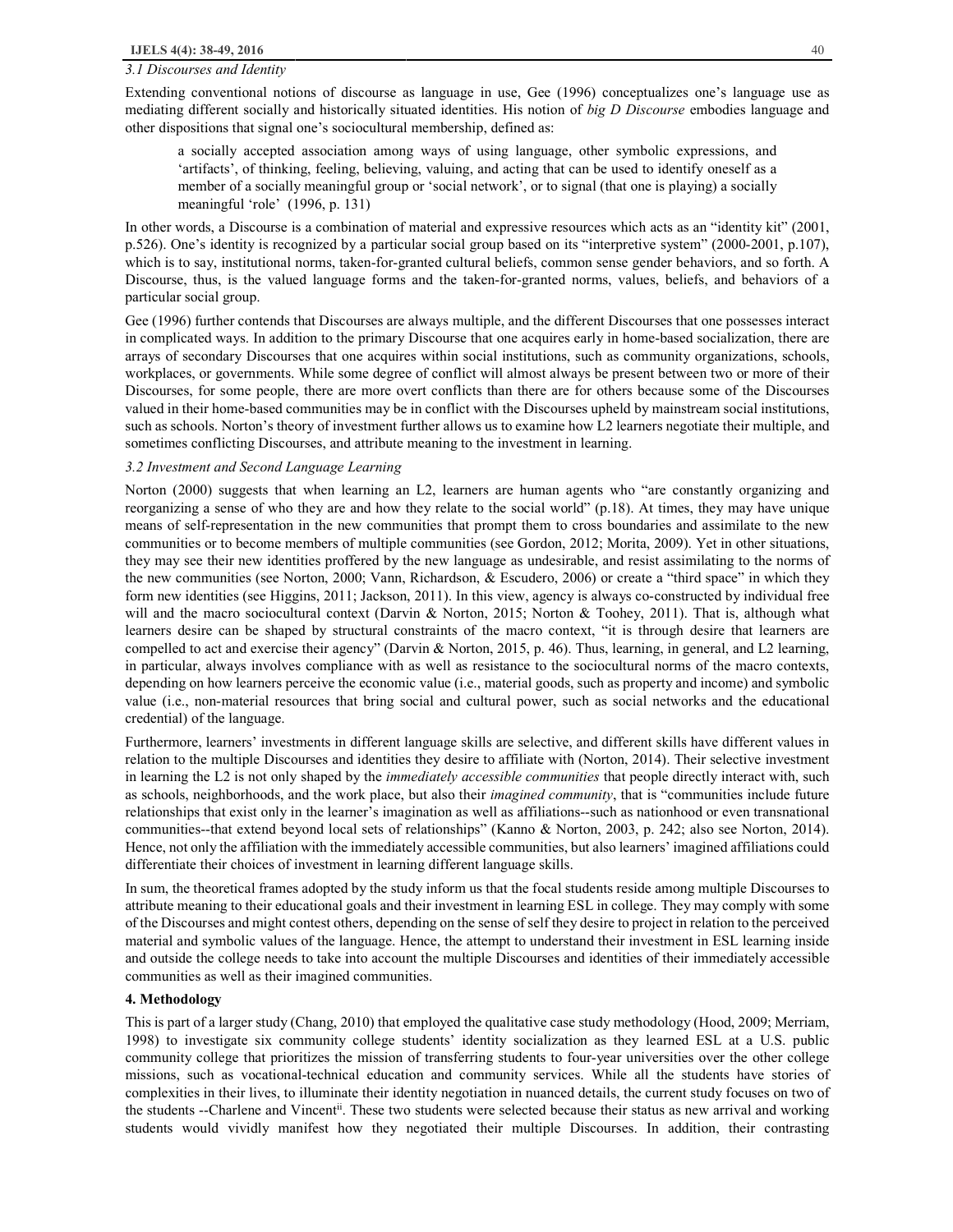characteristics in terms of gender roles, academic aspirations, and educational goals allowed us to examine their differential investments in learning ESL at the college.

Data were collected over one semester from multiple sources, including: (a) five semi-structured interviews with each focal student, (b) two interviews with the instructor of the ESL class, (c) field notes taken during 16 weeks of participant observation in the ESL class, and (d) artifacts, such as writing samples, course materials, and evaluation sheets. The interview protocol (see Appendix A) covered questions about the students' previous educational and English language learning experiences, their social life in the U.S., their academic/career goals, and their perceptions of attending this ESL class. To gain an in-depth account of the informants' perspectives by removing the language barriers, the focal students were given choices on whatever languages they feel comfortable with in the interview since the informants and the researcher share similar language repertoires. Interviews with the course instructor (see Appendix B) focused on the intended course goals, the instructor's comments on the focal students' learning attitudes, and her perceptions of the focal students' ESL development. The interviews with the focal students and the instructor of the ESL class were recorded and transcribed verbatim.

Data were coded and analyzed following a "constant comparative method" (Glaser & Strauss, 1967); that is, salient themes and categories were generated after reviewing the collected data several times and comparing/contrasting the data of different sources iteratively. I initially read the transcript of the student interviews, using open codes with *ATLAS ti 7* to identify the key categories that were associated with the students' higher education and ESL learning experience. Then, when reviewing these key categories, I sub-categorized them by the various communities that these key categories were associated with, and the sociocultural values that are highlighted in these communities. Triangulation of different data sources contributed to validating the analysis by bringing in multiple viewpoints. Through comparing and contrasting the data iteratively, the study was able to map out the Discourses the focal students participated in, and show how these Discourses, even if conflicting in nature, worked in tandem to shape the students' perceptions of the college goals and their investment in learning ESL.

#### **5. Results**

Within the ESL classroom where Charlene and Vincent were situated, academic Discourse was highlighted as the students were socialized into a specific type of academic writing genre which consists of a fixed set of stylistic and syntactic structures—in particular, a written format of topic sentences, supporting details, and concluding sentences, as well as formal as opposed to colloquial vocabulary. In the interview, the course instructor acknowledged that "this is an academic writing course that helps the students develop a topic sentence with supporting points." The focus of developing students' academic writing competency was substantiated in the curriculum as the students' essay assignments accounted for 85% of the final course grade. As indicated in the instructor's essay grading rubric, these writing assignments required the students to write multiple-paragraph essays which develop a thesis with supporting details, using appropriate transitional devices, compound and complex sentence structures, and college-level vocabulary. In addition to the essay assignments, a class-bound online forum was defined by the instructor as "more opportunities to practice academic writing at home," rather than casual, friendly exchange as most online forums would afford. In face-to-face classroom interaction, I also observed that the students were not only, from time to time, asked to explicitly rehearse this distinctive type of academic English writing genre, but also frequently guided to follow the academic practice of finding textual evidence for claims in their oral responses to the instructor's questions. Essentially, mastering this monolithic writing genre indexes an identity as a capable student within this ESL classroom (also see Chang & Sperling, 2014). The following sections illuminate how Charlene and Vincent, situated in such an academic-writing-focused ESL classroom context, mobilized their multiple Discourses to make investment in their ESL learning.

#### *5.1 Charlene*

Charlene was a twenty-six-year old female student from Malaysia. The daughter of an affluent Chinese immigrant family in Malaysia, Charlene had attended a school which offered Chinese-mediated instruction in Malaysia, and was capable of speaking fluent Mandarin Chinese and Cantonese, in addition to Malay, the official language of Malaysia. She had also learned English at school since the age of nine, but did not rate herself as a competent English user. After high school, she went to an art college in Kuala Lumpur for one year. In 2004, hoping to continue her undergraduate education in the U.S., Charlene came to stay with her sister, who was a permanent resident in California. Nevertheless, with her academic interests vacillating, Charlene decided to look for a job, trying to figure out her academic pathway from her work experience. In 2006, she married her husband, an Asian American working as a government officer, and became a permanent resident in the U.S. With financial security, legal immigration status, and a stable social network in the U.S., Charlene decided to start her college life in the fall of 2007, while keeping her job in a printing company.

## 5.1.1 Discourses and College Education

Despite attending college with working status, Charlene was a highly motivated student who, at the time we met, had maintained an outstanding grade record in all the courses she had taken at the college. When asked about her educational goals, Charlene said that she would try to get an associate degree from the community college and then transfer to a fouryear university for a bachelor's degree. Nevertheless, she appeared to be reserved and uncertain when talking about this goal. In the interview, she said,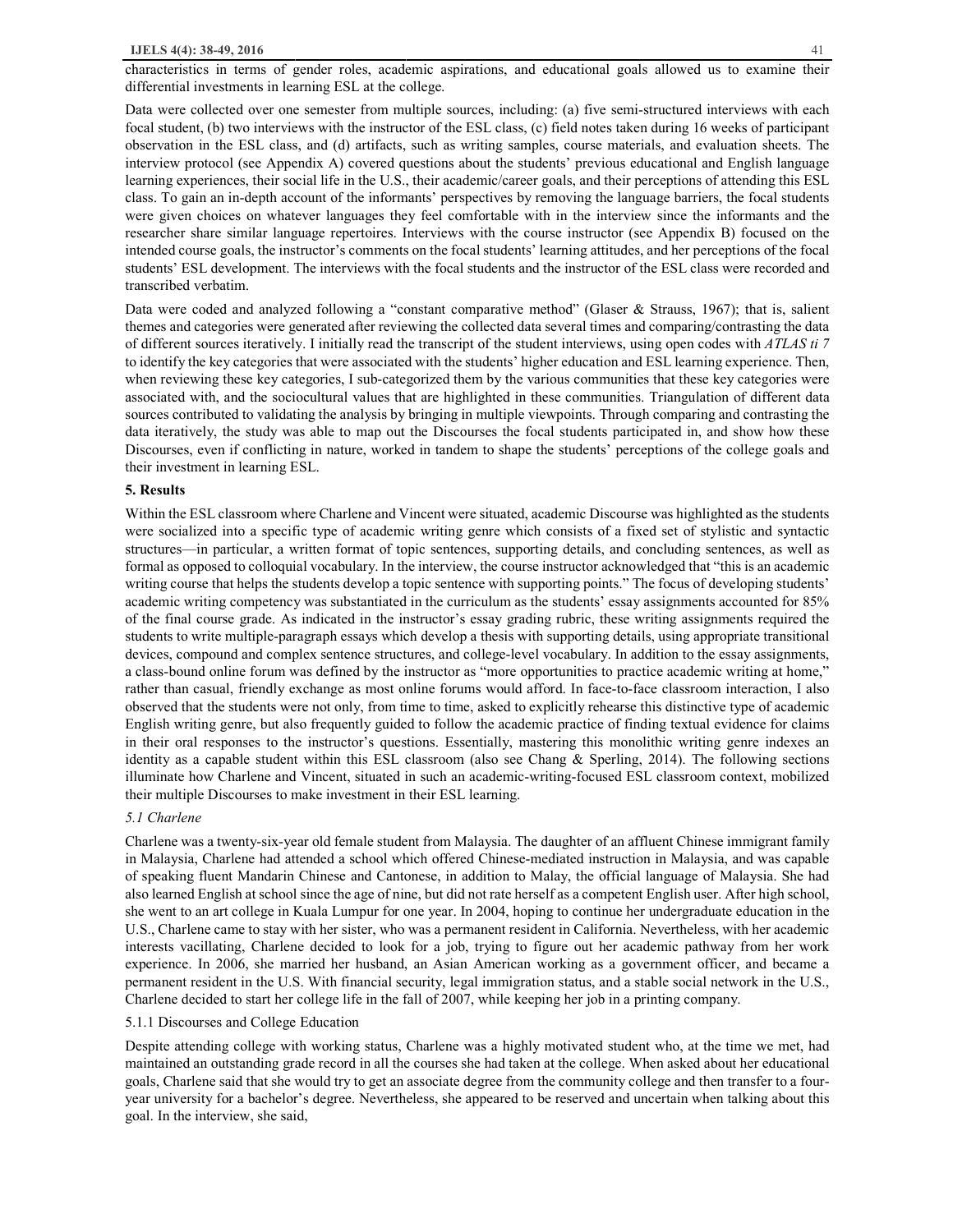I really would like to get a bachelor's degree, but I feel ashamed if I tell people about it and can't reach the goal eventually. Because I am married, and because of my age, I feel I'm at a slower track than everybody else. So, I just tell people that an AA degree is good enough for me. Because my mother and sisters all tell me it's better for a woman to get married before 28, considering things like giving birth. They told me it's better for women to have babies before 30. But when I saw their life centered around their children after they gave birth, I told myself I don't want to be like that. I want to get the degree before I give birth.

The home-based gender expectations of women getting married at a "desirable" age and the responsibility of childcare seemed to sharply interfere with Charlene's sense of college goals.

Although the goal of getting a bachelor's degree could potentially threaten the gender expectations of her home community, Charlene's persistence in pursuing the goal of college transfer can be understood from the value she attached to the higher education she received in the U.S. Her perception of higher education indexes an instrumental Discourse which associates a bachelor's degree with advancing her future career and increasing her income. Nevertheless, more important than the economic returns, Charlene perceived the symbolic value of cultural approbation that a bachelor's degree would bring her. She said in the interview,

I feel embarrassed about not being able to finish my undergraduate education. …Maybe I never have a bachelor's degree, so I really want it badly. I think a bachelor's degree is very common in the [U.S.] society. Many people have degrees in masters or Ph.D. My husband and his sisters all got masters. ... When I started to go to college, I found going to college acculturates people and makes people more knowledgeable. That makes me feel like I'm different from people who have never attended college.

Charlene was willing to transgress the gender expectation of her home community to pursue a bachelor's degree for she perceived not only the economic value but also the symbolic value of sociocultural approbation among family members and friends.

5.1.2 Discourses and Investment in ESL Learning

Charlene's investment in learning ESL at the college is shaped by three Discourses. Firstly, learning English indexes an economic value which will be cashed out in her future career. When asked about why she regards learning English as important, Charlene said without hesitation,

Because I'm in America, because I want to work for big companies, most of the big companies are American companies, so I have to speak English. … I always think that now I have a stable job, but it cannot guarantee me, like ten years later, they still will pay me well, so I have to prepare for that. I think big companies will give me more benefits and a more stable job.

It appears that Charlene linked learning English with the instrumental rewards gained from her imagined community of the future workplace.

In addition to the instrumental Discourse, Charlene's investment in learning English is also shaped by the Discourse of English speaker privilege which associates the English language with admiration for the West and whiteness (see Liu  $\&$ Tannacito, 2013). Speaking of the importance of learning English, Charlene said,

I have liked western culture since I was a kid. I also like western customs, maybe because I don't like Chinese customs as much, I don't know. I always think foreigners are better and they are prettier, they seem to be perfect. Anyway, I just like foreigners and I always want to marry foreigners. … For example, among all the boyfriends I have, only one of them is not a foreigner. He is a Malaysian, but he is a mix of white and Malay. His eyes are bling bling, just like foreigners. (Charlene giggled.) I dated him because he speaks English well.

Charlene conflated English with the "western culture" and "western customs" and "people who speak English well" with "foreigners," specifically the "white," who are "prettier" and "perfect." Speaking English and socializing with people who speak English well index an appropriation of a culturally-privileged imagined identity.

Perhaps the most important Discourse that shaped Charlene's investment in learning English at the college was the academic Discourse that associates learning the monolithic academic writing genre promoted in the ESL classroom with the identity of capable students in the immediate classroom community. Speaking of her ESL learning experience in the college, Charlene was constantly concerned about her course grades which would affect her opportunities of transferring to a four-year university.

I thought [the ESL class] wouldn't be as difficult, but, it turns out the pressure is a lot. There are many assignments, too many assignments for me. But I told myself I cannot drop this course because if I drop, I would get a W in my transcript. … You know I got A's in all of my other courses, I still keep a 4.0 GPA. I am worried if I don't get a good grade in the ESL class, it would lower my GPA.

To keep a good academic record, Charlene had to comply with the academic Discourse and invest a great deal of effort in the monolithic academic writing genre promoted in the ESL classroom. When commenting on her experience with one of the course writing assignments, Charlene said in the interview: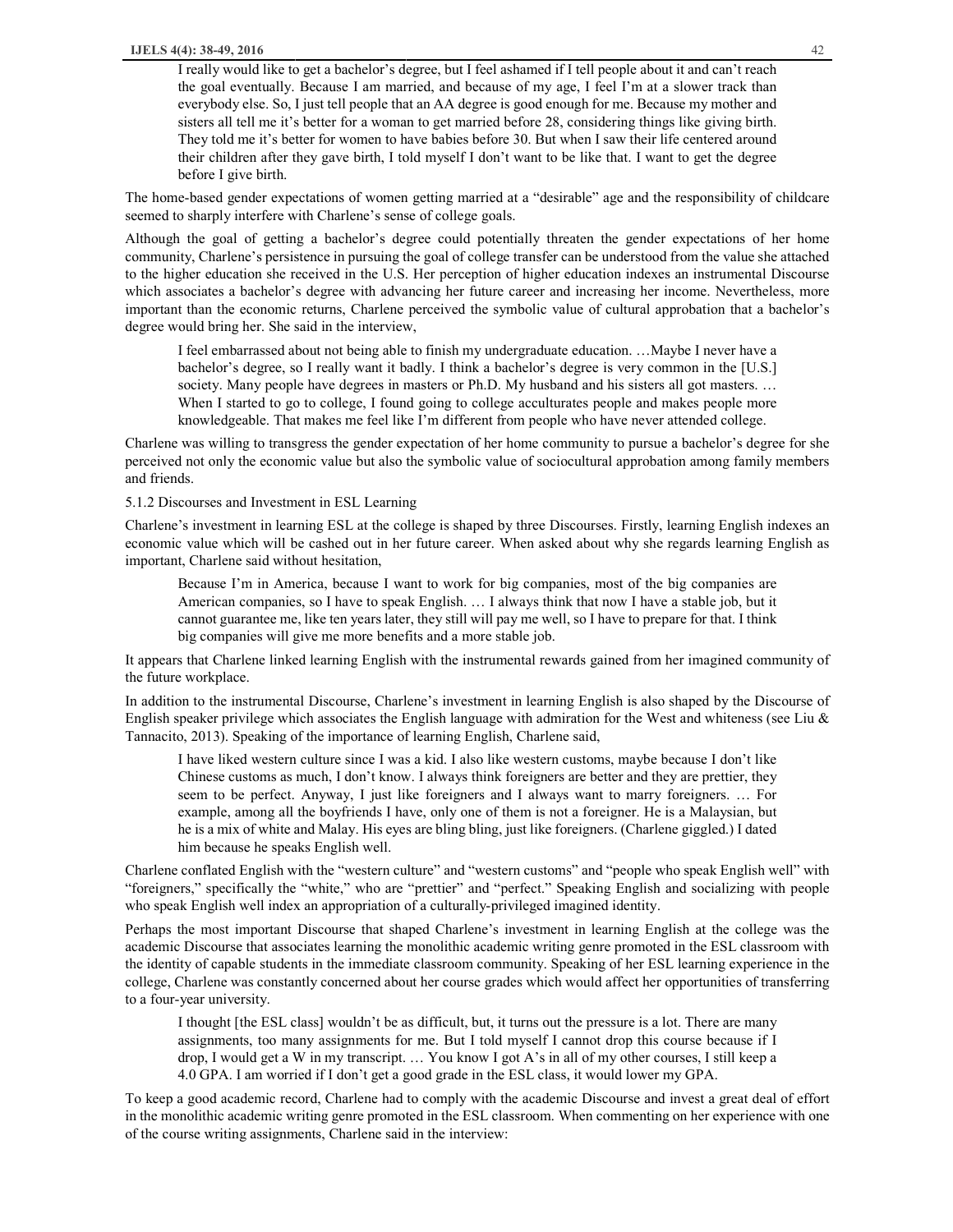Although sometimes I feel stressed about why the teacher gives us so many writing assignments, although I complained, I know this is good for us to improve our English writing. … Like I got my last assignment, the paragraph assignment, I got a C. I was very sad and frustrated. I feel, "Oh, my god, I mess it up!" but then I said, "Although it's a challenge, I need to overcome it because we're going to do English writing in other classes and other classes won't be easy."

To master this formulaic writing genre, Charlene not only frequently asked for help from the ESL tutors at the college, but also hired a private English tutor to help her edit the course essays. In the ESL class, I observed that Charlene attended course meetings regularly with good preparation and turned in the course assignments on time. In the interview that took place at the end of the academic term, the instructor commented that although Charlene did not start out as a strong academic writer, she turned out to be "the best academic student in class," who "stood out among the other students in terms of her writing ability." For Charlene, an investment in learning the monolithic academic writing genre valued in the ESL classroom was an investment in the identity of a capable student in the immediate classroom community, which is closely related to her imagined identity as a bachelor degree holder.

# *5.2 Vincent*

Vincent was a 30-year-old single male student who came from Shanghai, China in 2006. In addition to his native language, Chinese Mandarin and Shanghainese (i.e., a local Chinese dialect), Vincent also learned English as a school subject in China since he was 12, but had never used English for meaningful communication before arriving in the U.S. He had graduated from a vocational high school in China, majoring in art and design. After graduating from vocational school, he had had extensive work experience as a graphic designer and film editor for companies in China. In order to improve his professional skills, Vincent decided to study in the U.S. on an F1 student visa. Since arriving in the U.S., he had been living alone in the Chinese ethnic community. Besides attending college, Vincent also worked without legal permission as a freelance graphic designer and children's art teacher for companies in the Chinese ethnic community in order to cover his living expenses in the U.S. and the costly international student tuition.

#### 5.2.1 Discourses and College Education

Vincent gained satisfaction and confidence at the college from his achievement in vocational skills. In the two years prior to the study, he had obtained a certificate of graphic design from the college, and earned a scholarship to take art courses at a renowned art college. Rather than cultivating his academic skills and bidding for excellent academic records in his transcript as Charlene did, Vincent's goal was to pass as soon as possible the General Education Requirements, such as the ESL course so that he could earn the college degree. With this degree, he planned to market himself in the job arena, if possible, in the U.S., but, ultimately, in his economically booming homeland—China. When asked about his educational goal at the college and future plans, Vincent said:

I have completed a certificate of graphic design. [To obtain the associate degree] I just have to finish the required courses for General Education. I have to finish them soon because the tuition is expensive and those courses seem to, they don't seem to enhance my occupational skills much. … After I get the degree, I might try to get a job in the U.S. I regard it as an internship and I can accumulate some work experiences in the U.S. Then, I will return to get a job in my homeland. In this way, it will be easier for me. … I can earn more and I might be able to participate in joint projects with American film production teams in China since I have some working experience in the U.S. and know their culture, and I can speak some English.

Like Charlene, Vincent's perception of higher education seemed to reflect an instrumental Discourse, foregrounding the instrumental value of getting a better job and gaining financial stability through professional skills training provided by educational programs. Nevertheless, prioritizing his vocational-oriented goal, Vincent perceived the academic courses required in General Education, such as ESL, math, and biology, as simply a requirement that would not really advance his vocational skills.

Furthermore, Vincent's college goal was also shaped by the Discourse of globalization which gives symbolic value to his transcultural and translingual identity. In fact, in China, there is a growing group of social elite referred to as "sea turtles," which is a pun on *"haigui,"* meaning "returned from overseas" (Wang, 2012). Drawn by the growing political influence and economic boom of China since it launched its open door policy in 1978, unprecedented waves of overseas students who have studied and worked in the U.S. and European countries are returning to their homeland. Their transcultural and translinguistic identity usually designates them as "bridgemen" who play a pivotal role in globalizing and bridging China with the world. Thus, for Vincent, a better future might lie in his homeland, the globalizing China, where his imagined identity as a transnational "bridgeman" who has the linguistic and cultural dispositions to participate in transnational film production could not only earn him a decent monetary reward, but could also assist him in climbing the social ladder.

## 5.2.2 Discourses and Investment in ESL Learning

Similar to Charlene, Vincent also perceived learning English as essential to the immediate communities he participated in in the U.S. and the imagined future work communities: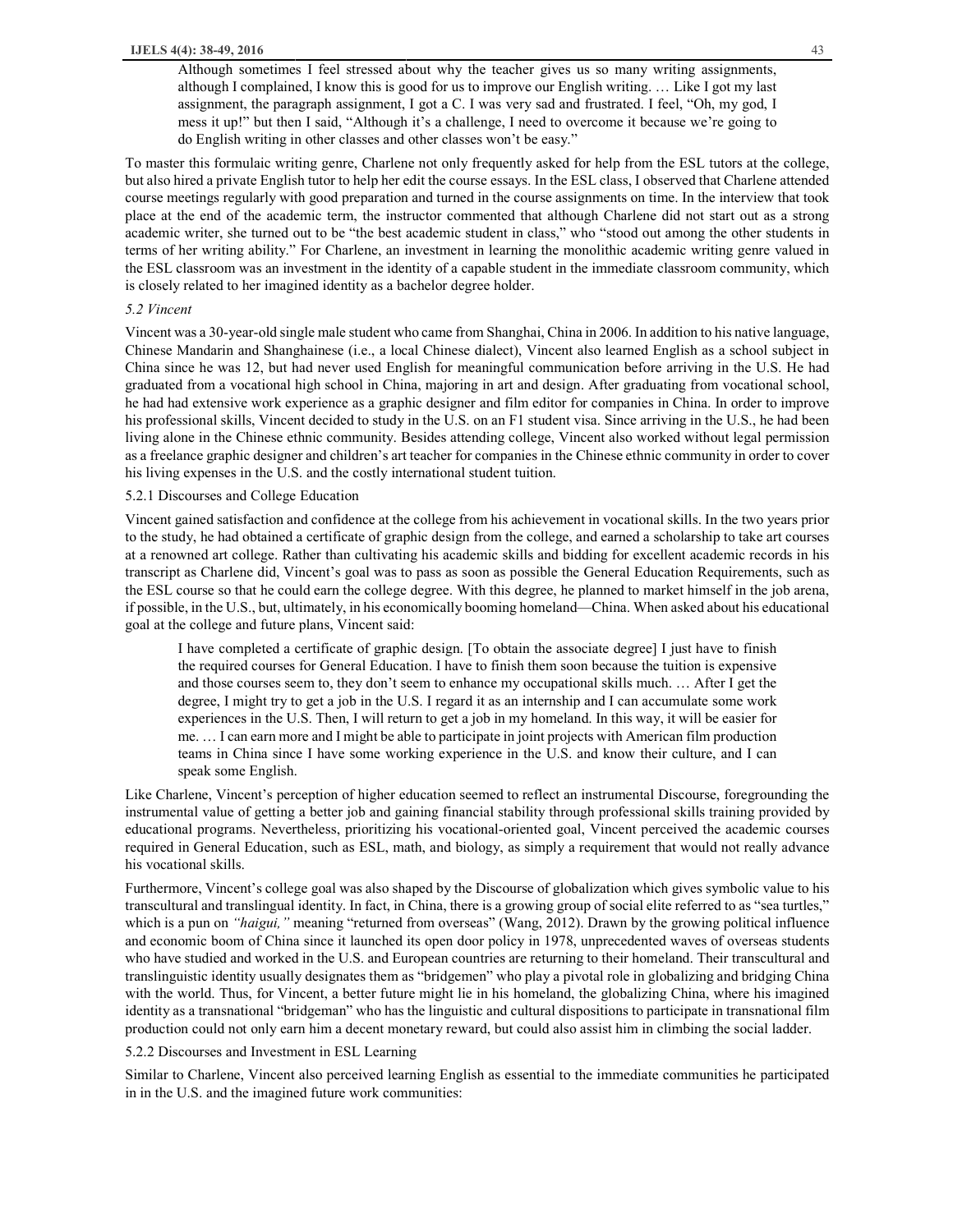Because this is America, you have to learn English. You need it in daily life. And if I get a job offer in the U.S., I also need English.… In addition, it may help me when I return to work in China in the future. After all, English is still the international language.

Vincent's investment in learning English appeared to be grounded in an instrumental Discourse that stresses the functional literacy of English in his daily life as well as his imagined future workplace. In addition, his investment in learning English was also shaped by the Discourse of globalization which assumes that English is the "international language," a lingua franca in the globalizing world (Crystal, 2012; Graddol, 1998). Vincent appeared to associate his ability of speaking English with his imagined bridgeman identity in the globalizing China. Portraying his future job opportunities in China, he said in the interview:

Even though Chinese is becoming an important language because many people want to do business with China, English is still the international language. If I can finish my degree and get an internship in a U.S. company, then I can speak both languages well. This is going to give me more edge in the job market.

Nevertheless, unlike Charlene, Vincent was ambivalent about acquiring the academic written English upheld in the ESL classroom:

There are two reasons why I took this [ESL] class. First of all, I need to pass this class so that I can finish my General Education. Secondly, I would like to improve my English language. I might need it when I start to work in the future. … But I think this course is too much and too difficult for me, especially writing essays. I hate writing essays. It's too much for me. … I feel it doesn't matter if I study for it. It doesn't make a difference anyway. … Writing English essays is just a course requirement. I don't think I will need to write essays in the future.

From Vincent's perspective, learning English was not associated with transferring to a four year university, but with his functional literacy and future work skills. Therefore, he was reluctant to comply with the academic Discourse promoted in the ESL classroom as he said in the interview, "I just wanted to engage enough to pass the class" "I feel it doesn't matter if I study for it. It doesn't make a difference anyway." In my observation of the ESL classroom, he was late or absent from the class many times and submitted homework late for obscure reasons. He was lukewarm about advancing his academic writing skills and even got caught asking one of his friends to "help" him too much on his writing assignments. In the end, Vincent got a C for his final course grade as the instructor commented in the interview "he is not as academically capable as the others. I think he is going to be in trouble in the next level [of the ESL class]."

Although ambivalent about investing in learning the formulaic academic writing genre, Vincent appeared to invest in oral English with enthusiasm in the ESL class. Commenting on Vincent's oral participation in class, the ESL instructor regarded Vincent as "an interesting student who got some good ideas. A student who is really engaged in the topic" and "Somebody who wants to engage more, but struggles with the vocabulary and sentence structures." In my observation of the classroom, I noticed that Vincent, in fact, was one of the most talkative students in the ESL class. Commenting on his classroom participation, Vincent said,

I think I'm fine with class participation. I don't feel embarrassed about asking questions. Anyway, I can practice my English speaking even if I made mistakes. … Also American teachers like students ask questions. So, I have no problem speaking up in the class.

Rather than investing in the formulaic academic written English, Vincent perceived being vocal in the class as an opportunity to develop his oral skills in English and a means to present himself as an enthusiastic learner. For Vincent, an investment in spoken English was an investment in his imagined identity of a bilingual bridgeman as well as the identity of a student who can pass the class.

## **6. Discussion**

Findings from the study suggest that Charlene and Vincent are members of multiple communities in addition to the community of the college classroom. They simultaneously negotiated with the academic Discourse promoted in the college ESL classroom as well as the Discourses of their other communities outside college. Finding a balance between the school-based and their home- or community-based Discourses was a constant struggle for them. Charlene had to resist the gender Discourse valued in her home community and keenly appropriate the academic Discourse in order to acquire the desired economic and symbolic values indexed in her college education. Shaped by the Discourse of globalization, Vincent had to negotiate his vocationally oriented goals and an imagined bridgeman identity within a college that upheld academic transfer and valued the acquisition of a monolithic academic written English. These two students remind us that the diverse Discourses that each student participates in may affect their alignment with the mainstream school-based Discourse (Gee, 1996), and finding a balance among these diverse Discourses is a different battle for each student to fight (Chang, 2011).

Aligning with the current research on students' selective investment in learning the L2 (Haneda, 2005; McKay &Wang, 1996), this study found that the focal students' investment in learning ESL at college is not only selective but, more importantly, their selective investment is shaped by both the immediate and the imagined communities in which they participate. From Charlene's perspective, the investment in learning academic written English not only assured her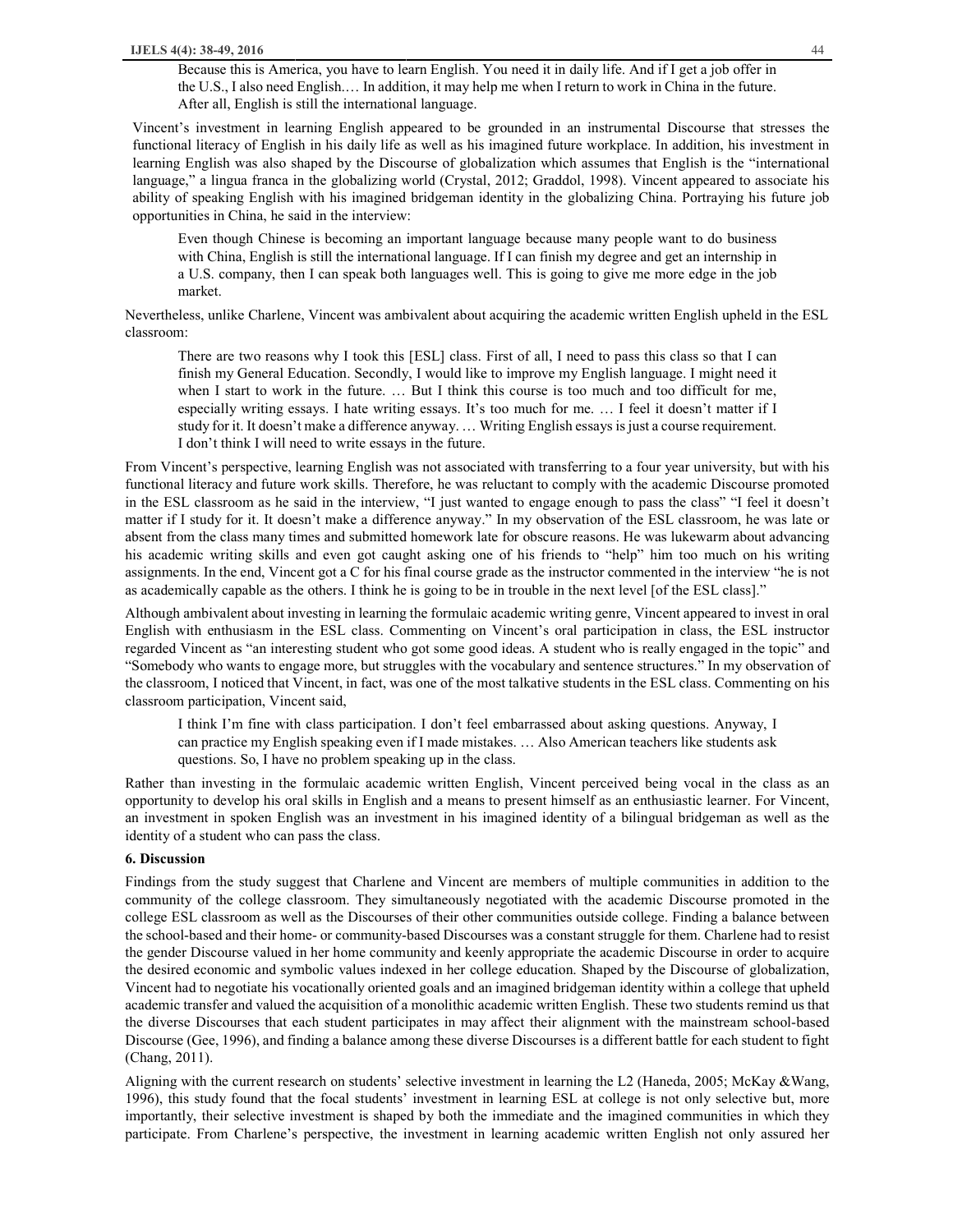identity as a capable student in the immediate classroom community, but also her future aspiration as a bachelor's degree holder as well as her sense of cultural approbation. For Vincent, an investment in the academic written English promoted in the classroom was not worthwhile for it did not necessarily satisfy his workplace or daily life needs in the immediately accessible community, and neither did it have much value in his imagined community as a transnational bridgeman. He was willing to invest in oral language skills for such an investment won him the identity of an enthusiastic learner in the immediate classroom community and furnished his imagined identity of a bridgeman who speaks both Chinese and English well. Their stories suggest that learners' investment in learning a language is not only selective, but also shaped by their membership of the various communities across time and space, including their imagined future identities (Norton, 2014). Particularly, Vincent's case vividly illustrates that as the transnational flow of people and ideas becomes a common trend in the globalized world, learners' connection with their imagined communities may exert an extremely powerful influence on their investment in the language practices of the immediate classroom community (Darvin & Norton, 2015).

Finally, while previous studies on multilingual students' educational experience in community colleges have tended to regard structural constraints as impeding factors that create barriers to students' educational opportunities (e.g., Becker, 2011; Harklau, 2000; Razfar & Simon, 2011), Norton and her colleague acknowledge human agency in negotiating structural constraints: "[Learners'] habitus, shaped by prevailing ideologies, predisposes them to think and act in certain ways, but it is through desire and imagination that they are able to invest in practices that can transform their lives" (Darvin & Norton, 2015, p. 46). This study further manifests that despite confronting structural constraints, Charlene and Vincent were able to assert their individual agency, mobilizing within the multiple Discourses to negotiate and reshape the existing structural constraints. For example, while the home-based gender Discourse appeared to interfere with her college goal, Charlene was willing to transgress the gender Discourse valued in her home community, working extra hard to acquire the academic Discourse. In a similar vein, shaped by his imagined identities, Vincent was hesitant to comply with the academic Discourse promoted in the ESL classroom, and deemphasized learning the formulaic academic writing genre in his ESL learning process. He was able to find a "third place" (Kramsch, 1993) which allows him to bypass the academic Discourse, present himself as a vocal student who can pass the ESL requirement, and develop oral fluency to furnish his imagined bridgeman identity. These two different L2 learning experiences suggest that although restricted by the constraints of the macro context, multilingual students do not necessarily subjugate themselves to the existing institutional norms or sociocultural values of larger social structures. As human agents, their desire and imagination prompt them to invest in practices that have the potential to transform their lives.

# **7. Conclusion and Implications**

Adopting a qualitative case study methodology, this study portrays how two multilingual students enrolled in a U.S. community college ESL classroom negotiated with their multiple Discourses to make meaning of their English learning. Although focusing on only two students in one institutional context, the study has implications for the education of students learning ESL at American community colleges as well as other higher educational institutions that host multilingual students. The theoretical frames adopted by the study provide ESL educators with an alternative perspective to understand multilingual students' English learning, perceiving them as complex human agents mobilizing among multiple Discourses, rather than assuming that they attend college with the sole goal of assimilating into the mainstream school Discourse. Particularly, in a globalized world, the notion of "language learner" has to be understood as a complex individual possessing a wide range of dynamic social and contextual identities (Higgins, 2011). As shown in this study, both Charlene and Vincent were closely affiliated with their immediate as well as imagined communities, and referred to the values and practices of these communities to make investment in their language learning activities in college. Thus, in pedagogical practices, ESL educators need to spend time getting to know the investment students make in their learning of English and adopt a more student-centered approach, encouraging students to articulate their voices and feelings when learning English and empowering them with the skills they need to take control of their life (Flowerdew & Miller, 2008; Norton, 2000). Lack of awareness of students' identities associated with their distinct, but interrelated, communities across time and space could compromise a student's investment in the language practices of the classroom (Norton, 2014).

Furthermore, this study also has implications for the community college ESL curriculum. Along with Razfar and Simon (2011), the study shows that the educational goals of some multilingual students in community colleges are career or basic skills development, rather than academic transfer. For example, while Charlene has an academic goal of transferring to a four-year university for a bachelor's degree, Vincent clearly has a goal of getting career advancement through the college credential and developing a bridgeman persona who is capable of crossing linguistic and cultural boarders. Hence, the common assumption that most multilingual students come to U.S. colleges in pursuit of academic success/literacy may be a misconception. Since American community colleges undertake multiple social functions and enroll students with diverse educational goals (Cohen & Brawer, 2008), the study suggests that community college ESL programs should have broader and more diverse curriculum goals, such as accommodating students' linguistic needs at workplace and developing literacy repertoire for their current life demands as well as future aspirations. A narrow curriculum goal that solely focuses on facilitating academic transfer and promoting a monolithic genre of academic language not only dismisses the other educational mission of community colleges, but also marginalizes the linguistic needs of students enrolling with goals other than academic transfer.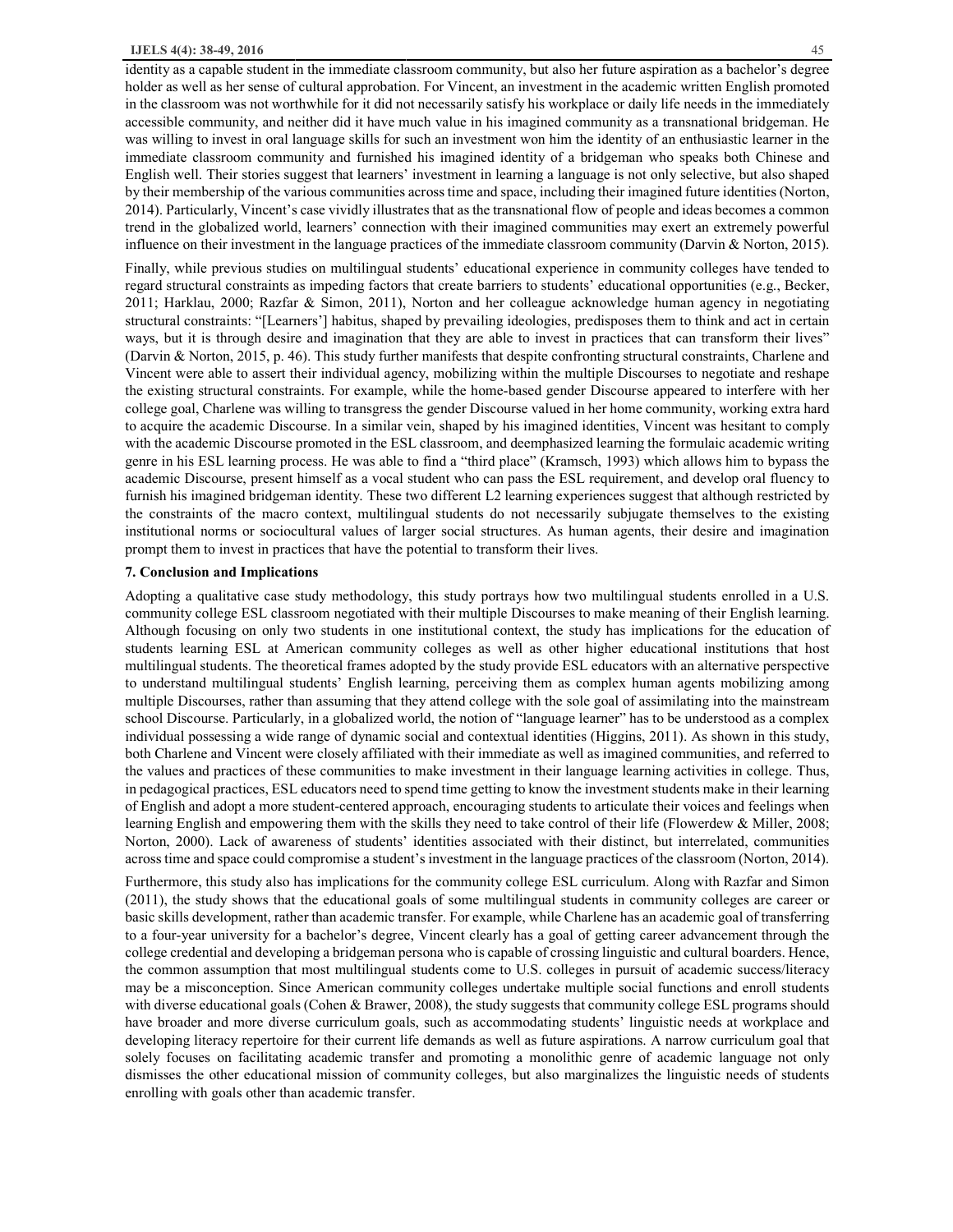#### **References**

Becker, L.A. (2011). Noncredit to credit transitioning matters for adult ESL learners in a California community college. *New Directions for Community Colleges, 155*, 15-26.

Blumenthal, A. J. (2002). English as a second language at the community college: An exploration of context and concerns. *New Directions for Community College, 117,* 45-53.

Bunch, G. C. (2008). Language minority students and California community colleges: Current issues and future directions. *Community College Policy Research, 1*. Retrieved 7/10/2014, from http://c4.ucr.edu/images/pdf/C4PolicyResearchJournalIssue1Spring2008.pdf

Chang, Y. (2011). Picking one's battles: NNES doctoral students' imagined communities and selections of investment. *Journal of Language, Identity, and Education, 10*(4), 213-230.Chang, Y. (2010). *Discourse and identity in online language learning: A case study of a community college ESL classroom (Doctoral dissertation). Retrieved from*  ProQuest/UMI Dissertation Publishing.

Chang, Y. & Sperling, M. (2014). Discourse and identity among ESL learners: A case study of a community college ESL classroom. *Research in the Teaching of English, 49*(1), 31-51.

Cheng, A. (2008). Analyzing genre exemplars in preparation for writing: The case of an L2 graduate student in the ESP genre-based instructional framework of academic literacy. *Applied Linguistics, 29*(1), 50-71.

Chisman, F. P., & Crandall, J. (2007). *Passing the torch: Strategies for innovation in community college ESL*. New York, NY: Council for the Advancement of Adult Literacy.

Cohen, A. & Brawer, F. (2008). *The American community college.* (5th ed.) San Francisco, CA: Jossey-Bass.

Condelli, L. (2004). *Effective instruction for adult ESL literacy student: Findings from the what works study*. Washington, DC: American Institute for Research.

Crandall, J., & Sheppard, K. (2004). *Adult ESL and the community college*. New York, NY: Council for the Advancement of Adult Literacy.

Crystal, D. (2012). *English as a global language* (2nd ed.). New York, NY: Cambridge University Press.

Curry, M. J. (2004). UCLA community college review: Academic literacy for English language learners. *Community College Review, 32*(2), 51-68.

Darvin, R. & Norton, B. (2015). Identity and a model of investment in applied linguistics. *Annual Review of Applied Linguistics, 35*, 36-56.

Flowerdew, J. & Miller, L. (2008). Social structure and individual agency in second language learning: Evidence from three life histories. *Critical Inquiry in Language Studies*, *5*(4), 201-224.

Gee. J. P. (1996). *Social linguistics and literacies: Ideology in discourses*. New York, NY: Routledge.

Gee, J. P. (2000-2001). Identity as an analytic lens for research in education. *Review of Research in Education, 25*, 99- 125.

Gee, J. P. (2001). Literacy, discourse, and linguistics: Introduction and what is literacy? In E. Cushman, E. R. Kintgen, B. M. Kroll & M. Rose (Eds.), *Literacy: A critical sourcebook* (pp. 525-44). New York: Bedford/St. Martin's. (Reprinted from *Journal of Education*, 1989, *171*(1), pp. 5-25.)

Glaser, B., & Strauss, A. (1976). *The discovery of grounded theory.* Chicago: Aldine.

Gordon, D. (2012). "I'm tired. You clean and cook." Shifting gender identities and second language socialization. *TESOL Quarterly, 38*(3), 437-457.

Graddol, D. (1998). *The future of English.* London, UK: The British Council.

Haneda, H. (2005). Investing in foreign-language writing: A study of two multicultural learners. *Journal of Language, Identity & Education, 4*(4), 269-290.

Harklau, L. (2000). From the "good kids" to the "worst": Representations of English language learners across educational settings. *TESOL Quarterly, 34*(1), 35-67.

Higgins, C. (2011). "You're a real Swahili!": Western women's resistance to identity slippage in Tanzania. In C. Higgins (Ed.). *Identity formation in globalizing contexts: Language learning in the new millennium* (pp. 127-145)*.* Boston, MA: De Gruyter Mouton.

Hood, M. (2009). Case study. In J. Heigham & R. A. Croker (Eds.). *Qualitative research in applied linguistics: A practical introduction* (pp. 66-90). New York, NY: Palgrave Macmillan.

Hyland, K. (2007). Genre pedagogy: Language, literacy and L2 writing instruction. *Journal of Second Language Writing, 16*(3), 148-164.

Jackson, J. (2011). Mutuality, engagement, and agency: Negotiating identity on stays abroad. In C. Higgins (Ed.). *Identity formation in globalizing contexts: Language learning in the new millennium* (pp. 127-145)*.* Boston, MA: De Gruyter Mouton.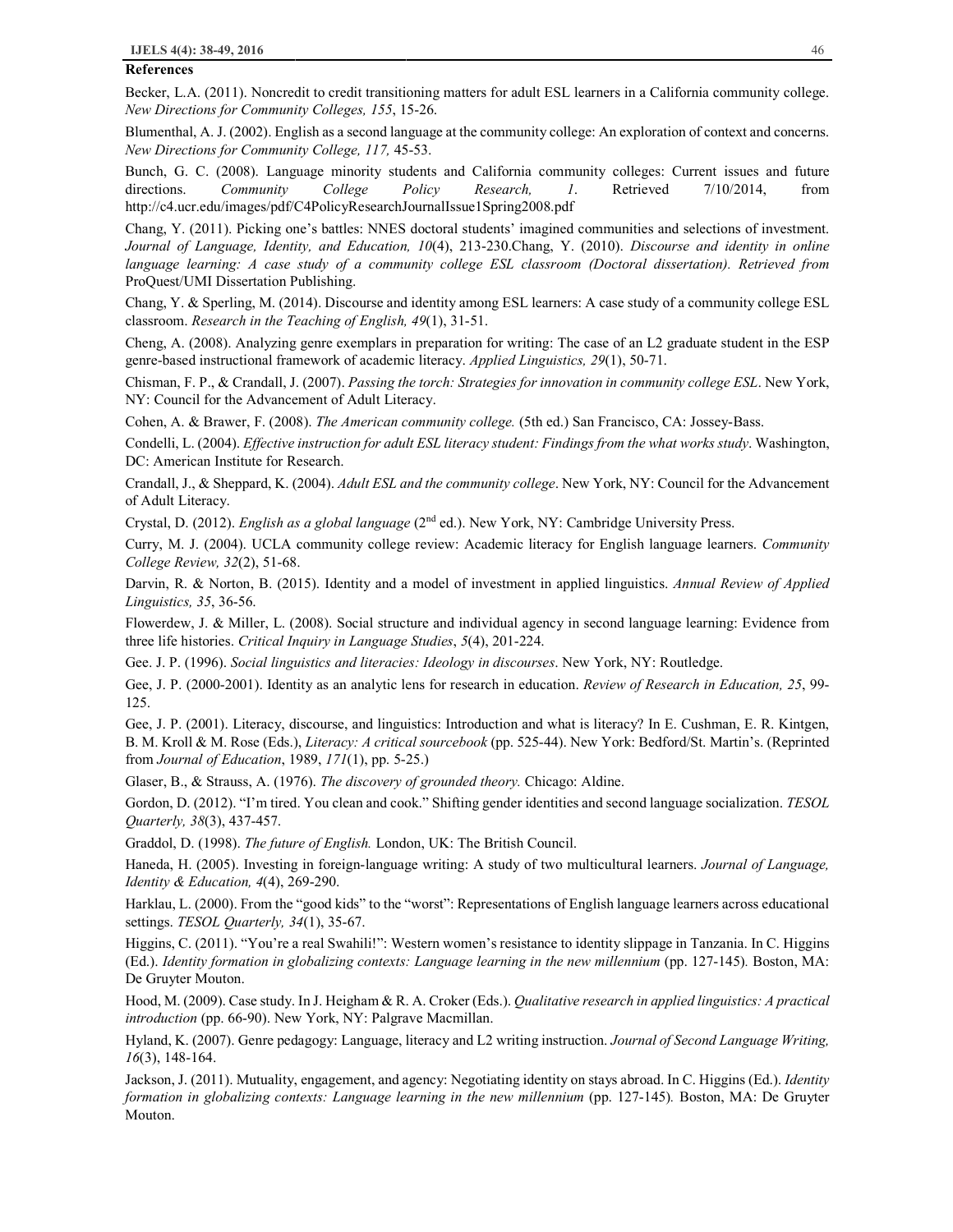Kanno, Y. & Norton, B. (2003). Imagined communities and educational possibilities: Introduction. *Journal of Language, Identity, & Education,* 2(4), l 241-249.

Kanno, Y. & Varghese (2010). Immigrant and refugee ESL students' challenges to accessing four-year college education: From language policy to educational policy. *Journal of Language, Identity, & Education, 9*(5), 310-328.

Kramsch, C. (1993). Context and culture in language teaching. Oxford: Oxford University Press.

Kuo, E. W. (1999). English as a second language in the community college curriculum. *New Directions for Community Colleges, 108*, 69-80.

Leki, I. (2007). *Undergraduates in a second language: Challenges and complexities of academic literacy development.* Mahwah, NJ: Lawrence Erlbaum.

Levin, J. (2007). *Nontraditionall students and community colleges: The conflict of justice and neoliberalism*. New York, NY: Palgrave Macmillan.

Liu, P. & Tannacito, D. (2013). Resistance by L2 writers: The role of racial and language ideology in imagined community and identity investment. *Journal of Second Language Writing, 22*, 355-373.

Matsuda, P. K. (2006). The myth of linguistic homogeneity in U.S. college composition. *College English, 68*(6), 637- 651.

Matsuda, P. K., Ortmeier-Hooper, C. & You, X. (Eds.). (2006). *The politics of second language writing: In search of the promised land.* West Lafayette, IN: Parlor Press.

McKay, S. L. & Wong. S. C. (1996). Multiple discourses, multiple identities: investment and agency in second-language learning among Chinese adolescent immigrant students. *Harvard Educational Reviews, 66*(3), 577-608.

Merriam, S. B. (1998). *Qualitative research and case study applications in education: Revised and expanded from case study research in education.* San Francisco, CA: Jossey-Bass Publishers.

Miele, C. (2003). Bergen Community College meets Generation 1.5. *Community College Journal of Research and Practice, 27*, 603-612.

Morita, N. (2009). Language, culture, gender, and academic socialization. *Language and Education, 23*(5). 443-460.

Norton, B. (2000). *Identity and language learning: Gender, ethnicity and educational change.* Harlow, England; New York: Longman.

Norton, B. (2014). Identity, literacy, and the multilingual classroom. In. S. May (Ed.) *The multilingual turn: Implications for SLA, TESOL and Bilingual Education*. NY: Routledge.

Norton, B. & Toohey, K. (2011). Identity, language learning, and social change. *Language Teaching, 44*, 412-446.

Pavlenko, A. (2002). Poststructuralist approaches to the study of social factors in second language learning and use. in V. Cook. (Ed.), *Portraits of the L2 User* (pp. 277-301). Buffalo, NY: Library of Congress Cataloging in Publication Data.

Razfar, A. & Simon, J. (2011). Course-taking patterns of Latino ESL students: Mobility and mainstreaming in urban community colleges in the United States. *TESOL Quarterly, 45*(4), 595-627.

Roberge, M., Siegal, M., & Harklau, L. (Eds.). (2009). *Generation 1.5 in college composition: Teaching academic writing to U.S.-educated learners of ESL*. New York, NY: Routledge.

Vann, R., Richardson, B., & Escudero, M. (2006). Negotiating identities in a multilingual science class. In T. Omoniyi & G. White (Eds.). *The sociolinguistics of identity* (pp. 201-216)*.* New York, NY: Continuum.

Wang, H. (Ed.). (2012). *Globalizing China: The influence, strategies and successes of Chinese Returnees.* Bingley, UK: Emerald Group Publishing.

Zamel, V. (1995). Strangers in academia: The experiences of faculty and ESL students across the curriculum. *College Composition and Communication, 46*(3), 506-521.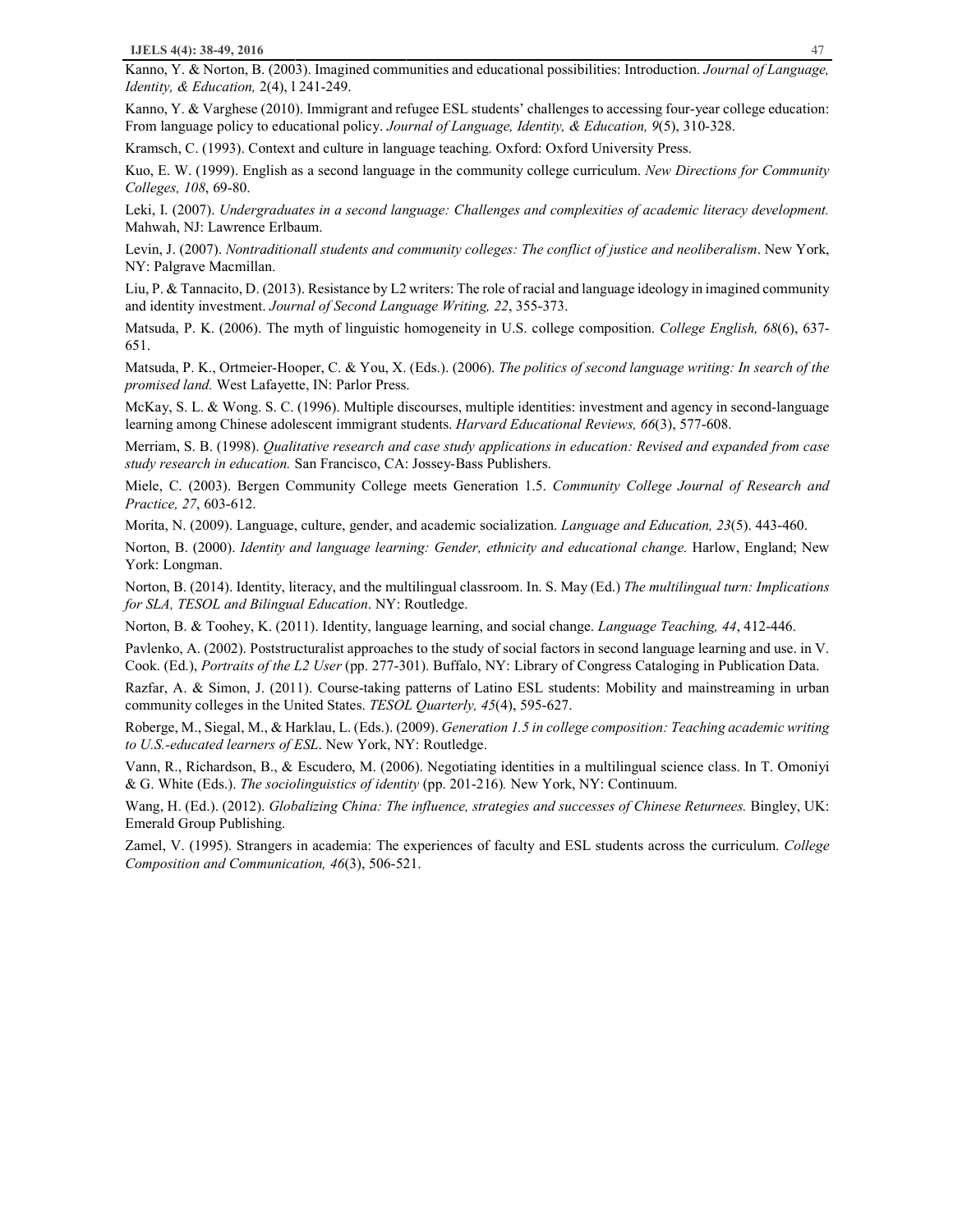#### **Notes:**

1

<sup>i</sup> Some community college ESL courses are offered for college credit (although they typically are not transferrable to a four-year university); other classes do not carry college credit. Non-credit ESL courses usually focus on survival language skills with the aim of helping immigrants improve their functional literacy in the United States. Credit ESL courses aims to provide students with the academic language necessary to succeed in college classes.

ii All names are pseudonyms.

### **Appendix A**

Interview Protocol--Focal Students

- Tell me about you.
	- o What is your name?
	- o How old are you?
	- o What country are you from?
	- o How long have you been in the U.S.? What is your visa status?
	- o What is your educational level before you came to the U.S.?
	- o What does your life in the U.S. look like?
	- o Who are the people you frequently get in contact with during your stay at the U.S.?
	- o What do you plan to do after you finish study here?
- Tell me about your life at the college.
	- o How long have you attended College X?
	- o How do you like your life here at College X?
	- o What is your goal here?
	- o In addition to ESL courses, are you enrolled in any academic department? What are the courses you are taking this semester?
	- o How do you think the education at College X will help you achieve your life goals?
- Tell me about your previous English language learning experiences.
	- o What do you need English for?
	- o When did you start to learn English? Have you been learning English since then?
	- o What schools have you attended before teach you English?
	- o In addition to the ESL on campus, have you enrolled in other ESL class?
	- o Is your English learning experiences at other schools similar to or different from that at College X?
- Tell me how you feel about the ESL class you are taking.
	- o Why did you enroll into this class?
	- o What do you think you are learning from this course?
	- o What do you like best/least about this class?
	- o Is your English language learning experience at the class similar to or different from other ESL courses you have attended before? In what ways are they similar/different?
	- o Do you consider yourself an active participant in the class?